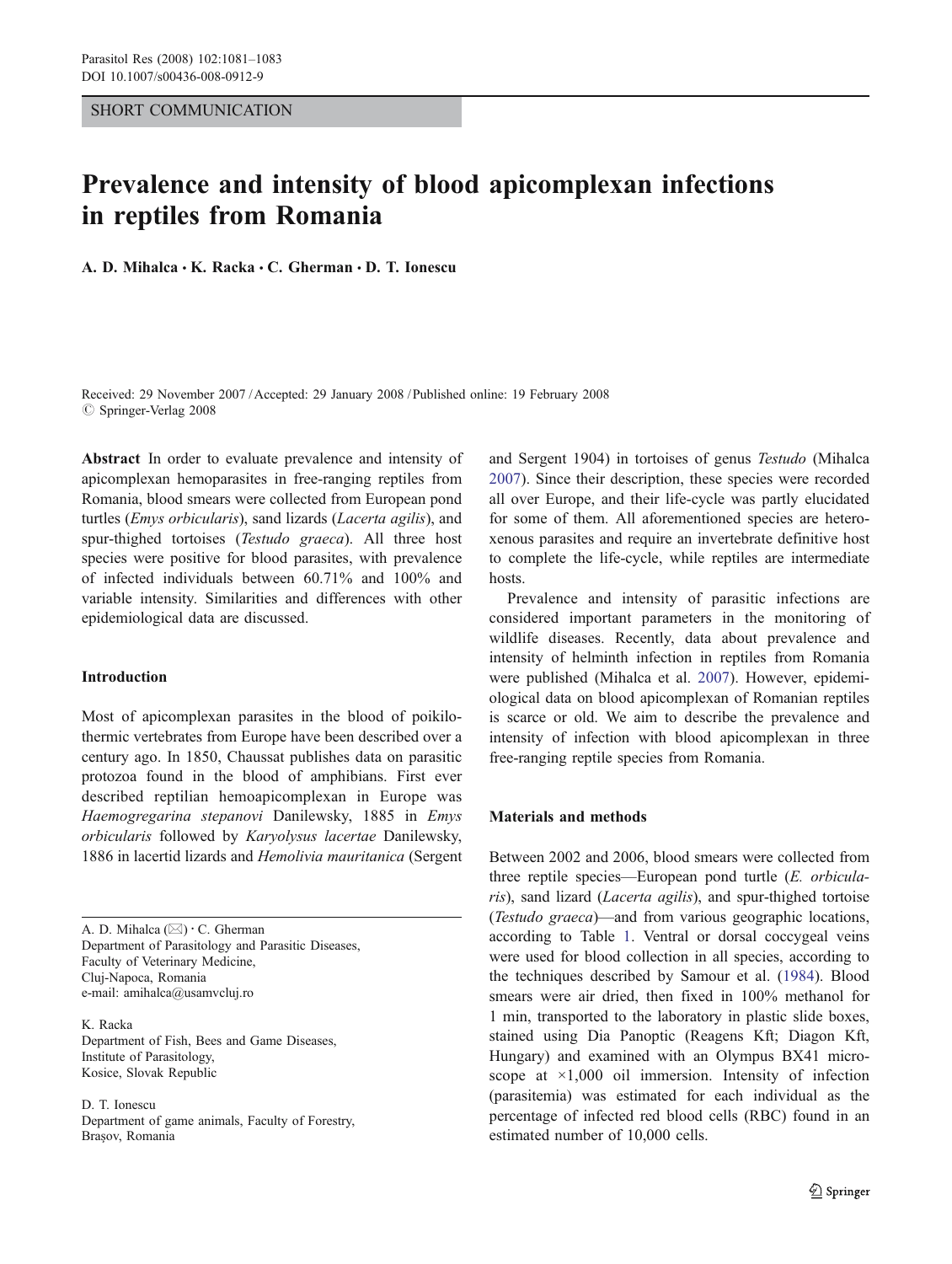| Population code<br>assigned | Host species                | Number of sampled<br>individuals | Year of<br>collection | Location (GPS coordinates)              |
|-----------------------------|-----------------------------|----------------------------------|-----------------------|-----------------------------------------|
| $EO-1$                      | Emys orbicularis            |                                  | 2002                  | Drăgășani (44°39'29"N 24°17'17"E)       |
| $EO-2$                      | Emys orbicularis            | 10                               | 2004                  | Sfântu Gheorghe (44°54'21"N 29°35'51"E) |
| $LA-1$                      | Lacerta agilis chersonensis | 28                               | 2006                  | Sfântu Gheorghe (44°54'21"N 29°35'51"E) |
| $TG-1$                      | Testudo graeca ibera        | 45                               | 2006                  | Greci (45°12'36"N 28°13'65"E)           |
| Total                       |                             | 91                               |                       |                                         |

<span id="page-1-0"></span>Table 1 Blood samples from examined host species

# Results and discussions

Examination of the blood smears revealed the presence of apicomplexan parasites in the RBC of all three examined host species, namely H. stepanovi in E. orbicularis, Karyolysus lacerate in L. agilis and H. mauritanica in T. graeca. Prevalence was found to be maximal for Haemogregarina and high for Hemolivia and Karyolysus (Table 2). Clinical signs were absent in all examined hosts.

Previous reports on epidemiology of H. stepanovi infection in E. orbicularis in Romania are old (Popovici-Bîznoşanu [1901;](#page-2-0) Cornelson and Ungureanu [1947\)](#page-2-0) and refer mainly to extinct populations. More recent data (Mihalca et al. [2002,](#page-2-0) [2004](#page-2-0)) are focused on infection influence on erythrocytes morphology. Worldwide, most of the epidemiological studies on hemogregarines of turtles reveal high or very high prevalence values. Prevalences of 100% were reported by many authors in various geographical regions: McAllister and King [\(1980](#page-2-0)) in Chrysemys scripta elegans from USA; Peirce and Adlard [\(2004](#page-2-0)) in Chelodina expansa from Australia; Siddall and Desser [\(1992\)](#page-2-0) in Clemys insculpta and Chelydra serpentina in Canada; Jakes et al. [\(2001\)](#page-2-0) Emydura signata and Chelodina longicollis in Australia. Other studies showed also high values for prevalence, even if not maximal (Hahn [1909](#page-2-0); Desser and Yekutiel [1986;](#page-2-0) Siddall and Desser [1992](#page-2-0); McAllister et al. [1995;](#page-2-0) Jakes et al. [2001\)](#page-2-0). Consistency with other studies is also valid for intensity. Most of them report values between 0.05 and 3% infected erythrocytes (McAllister and King [1980;](#page-2-0) Siddall and Desser [1992;](#page-2-0) Jakes et al. [2001\)](#page-2-0).

Table 2 Distribution of blood samples in examined host species

| Population code<br>assigned | Parasite<br>species | Prevalence | Intensity<br>$(mean \pm SD)$        |
|-----------------------------|---------------------|------------|-------------------------------------|
| $EO-1$                      | H. stepanovi        | 100%       | $0.08 - 2.20$<br>$(0.75 \pm 0.72)$  |
| $EO-2$                      | H. stepanovi        | 100%       | $0.20 - 3.01$<br>$(0.87 \pm 0.99)$  |
| $LA-1$                      | K lacertae          | 60.71%     | $0.27 - 4.22$<br>$(1.73 \pm 1.21)$  |
| $T$ G-1                     | H. mauritanica      | 84.44%     | $0.04 - 13.47$<br>$(1.60 \pm 2.83)$ |

As most of the hemogregarines in turtles are transmitted by leeches, the difference in prevalence and intensity between different host species and populations was hypothesized as being related to leech-feeding behavior. Thus, McAuliffe [\(1977\)](#page-2-0) suggested that infection rates are lower in turtle species which spend more time basking, while others found no statistical correlations between basking time and prevalence and intensity of infection (Brooks et al. [1990\)](#page-2-0). Another more consistent hypothesis is that prevalence and intensity with blood parasites and leeches is positively correlated with surface of skin available for leeches to feed (Brooks et al. [1990;](#page-2-0) Siddall and Desser [1992\)](#page-2-0). Nonetheless, leeches are commonly feeding with blood from sinuses of the plastron and carapace bones (Siddall and Gaffney [2004\)](#page-2-0).

Epidemiological data are more heterogenic in the case of blood apicomplexans in free-ranging lizards. No study reports on 100% prevalence, regardless of host or parasite species. In Lacerta lepida from Spain, overall prevalence of hemogregarines was 58.9%, with significant statistical differences between adults and juveniles (Amo et al. [2005\)](#page-2-0). Oppliger et al. [\(1999](#page-2-0)) found a low prevalence (between 17.8 and 20.0%) of blood parasites in Gallotia galloti from Tenerife Island. In France, 30.5% individuals of Lacerta vivipara were infected with hemogregarines (Opplinger et al. [1996;](#page-2-0) Opplinger and Clobert [1997](#page-2-0)). In Lacerta monticola from Spain, prevalence of hemogregarine infection was 77.3%. Intensity ranged between 0 and 2.41% infected erythrocytes (Amo et al. [2004](#page-2-0)). In all of these studies, no specific or generic identification of blood protozoans is provided, but in some cases, effect on physiology or behavior of host is reported (Opplinger et al. [1996;](#page-2-0) Opplinger and Clobert [1997](#page-2-0); Opplinger et al. [1999](#page-2-0)). In the population of L. agilis, which accounts for this study, host response to parasite infection was not evaluated, but as prevalence and intensity is higher, it might be of interest.

H. mauritanica was first reported in Romania more than 100 years ago (Popovici-Bâznoşanu [1906\)](#page-2-0). This hemoparasite has a similar epidemiological pattern in T. graeca and Testudo marginata in other countries where the host– parasite associations occur: in Turkey (prevalence 92%, intensity 2.3%), in Greece (prevalence 81%, intensity 1.29%), and in Bulgaria (prevalence 14%, intensity 0.41 (Široký et al. [2005](#page-2-0)).